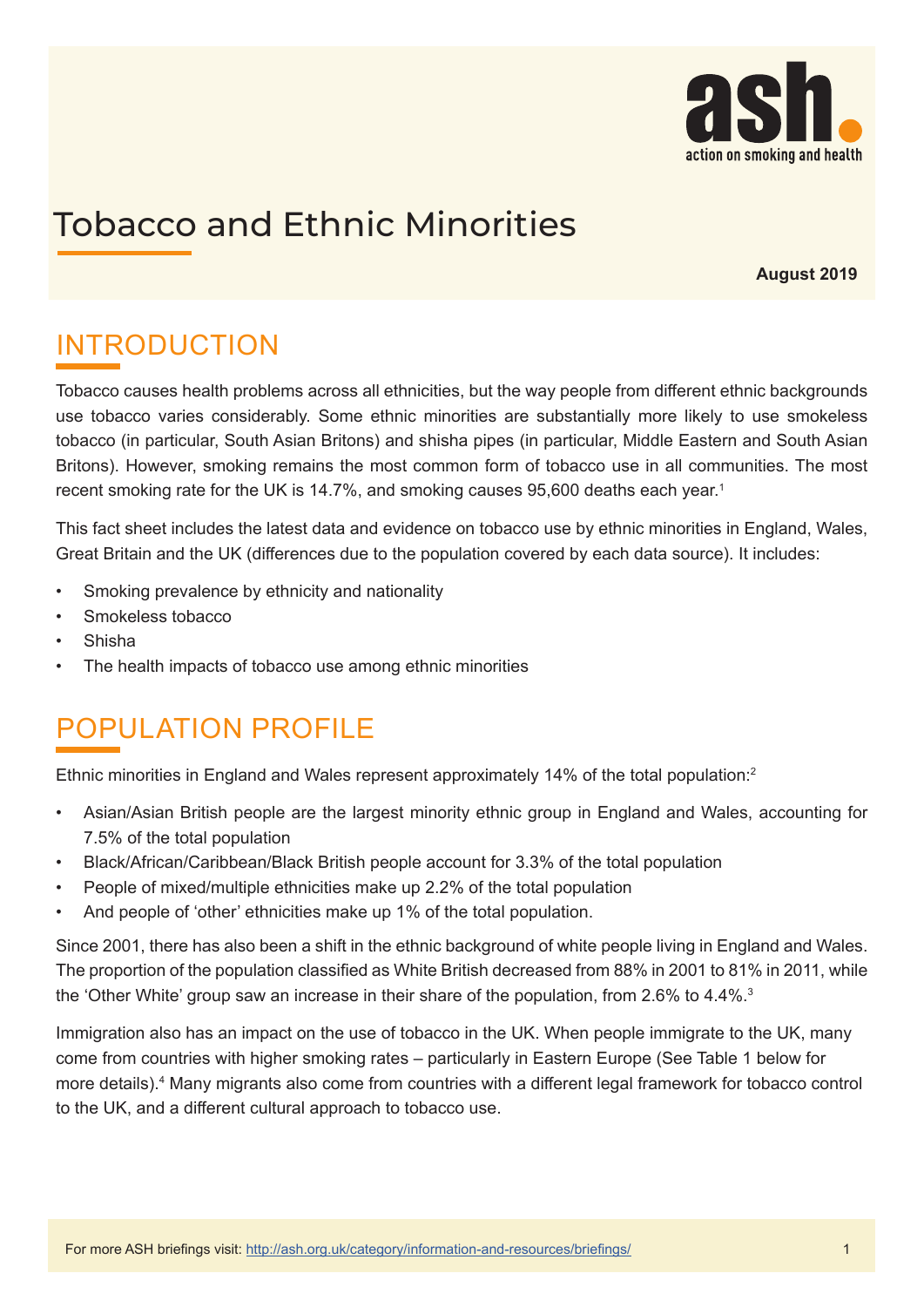**Table 1: Smoking rates (15+) by country of origin, top five immigrant communities to the UK by size, 20165 4**

| <b>Country of birth</b> | Population living in the UK | Smoking rate in country of origin |  |  |
|-------------------------|-----------------------------|-----------------------------------|--|--|
| Poland                  | 922,000                     | 28.2%                             |  |  |
| India                   | 829,000                     | 11.3%                             |  |  |
| Pakistan                | 522,000                     | 19.8%                             |  |  |
| Ireland                 | 390,000                     | 24.4%                             |  |  |
| Romania                 | 390,000                     | 30.0%                             |  |  |
| <b>Comparator</b>       |                             |                                   |  |  |
| UK                      |                             | 22.4%                             |  |  |

\*Please note that the World Health Organisation methodology for measuring smoking prevalence differs substantially to that used by the Office for National Statistics and smoking rates between the two sources are not comparable. The ONS data is a much larger sample and is the most appropriate measure of smoking rates and how they have changed over time in the UK. The WHO data is an appropriate measure to use to compare different countries.

# SMOKING PREVALENCE BY SEX AND ETHNIC GROUP

For 2017, the last year for which we have a breakdown by ethnicity, the smoking rate for adult men in Great Britain was 17% and for adult women it was 13%. $^{\rm 6}$ 

The largest groups of ethnic minority men in Great Britain have a lower smoking prevalence than white men (figure  $1$ ):<sup>78</sup>

- 23% of men of 'other' ethnicities smoke
- 22% of men of mixed ethnicity smoke
- 17% of white men smoke
- 16% of Asian men smoke
- 15% of black men smoke
- 12% of Chinese men smoke

Amongst ethnic minority women, smoking rates are substantially lower than for white women, except for women of mixed ethnicity (figure 2):<sup>78</sup>

- 19% of women of mixed ethnicity smoke
- 14% of white women smoke
- 10% of women of 'other' ethnicities smoke
- 7% of black women smoke
- 6% of Chinese women smoke
- 3% of Asian women smoke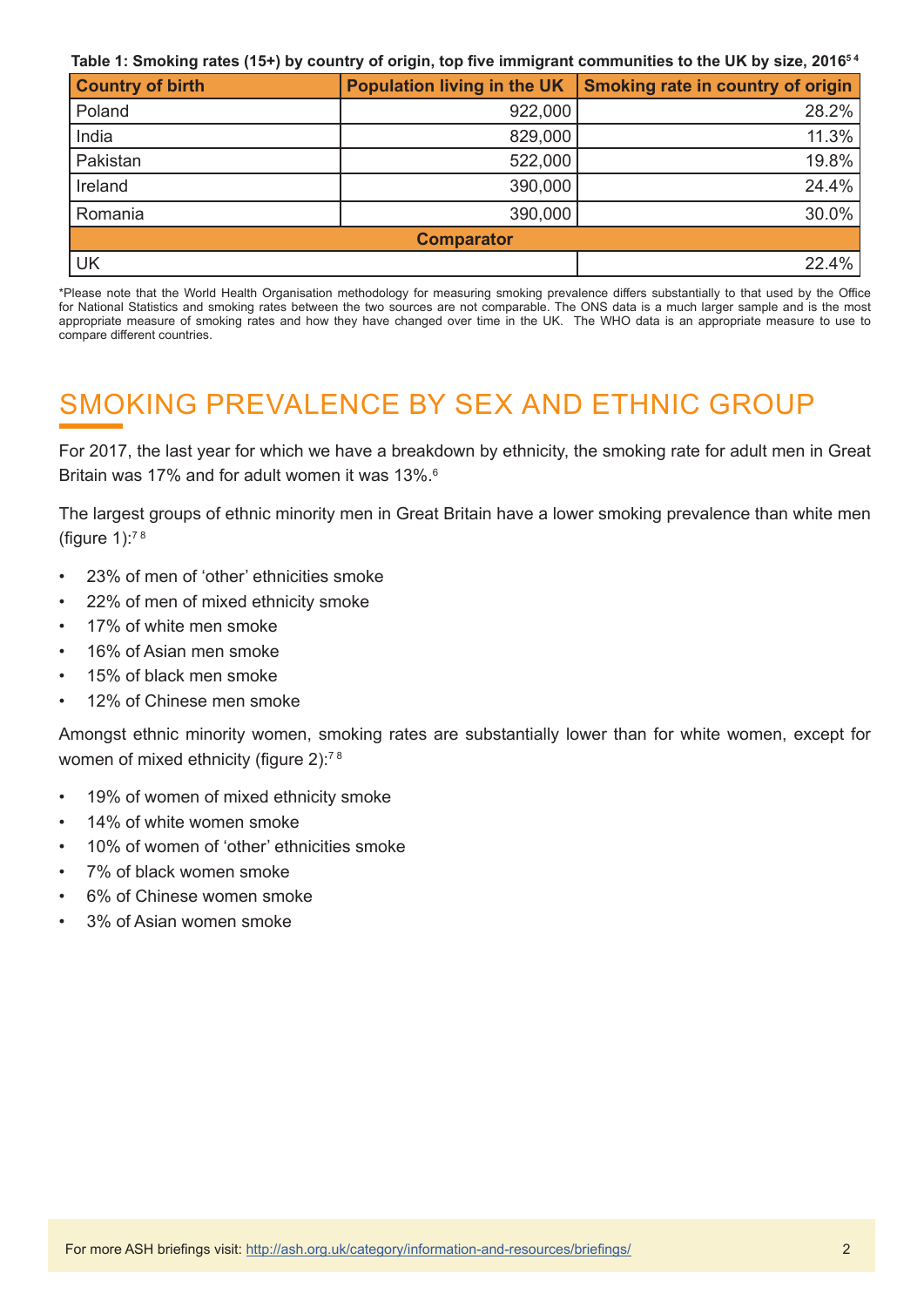

**Current regular smoking rates by ethnic group<sup>9</sup>**



### STOPPING SMOKING

Smokers from minority ethnic groups are as motivated to quit smoking as the overall UK population. Between 2011 and 2017 the smoking rate for ethnic minority groups fell by 4.9 percentage points, compared to 5 percentage points for the population as a whole.<sup>10 11</sup> This reduction has been more pronounced for ethnic minority men (5.7 percentage points) compared to ethnic minority women (3.8 percentage points).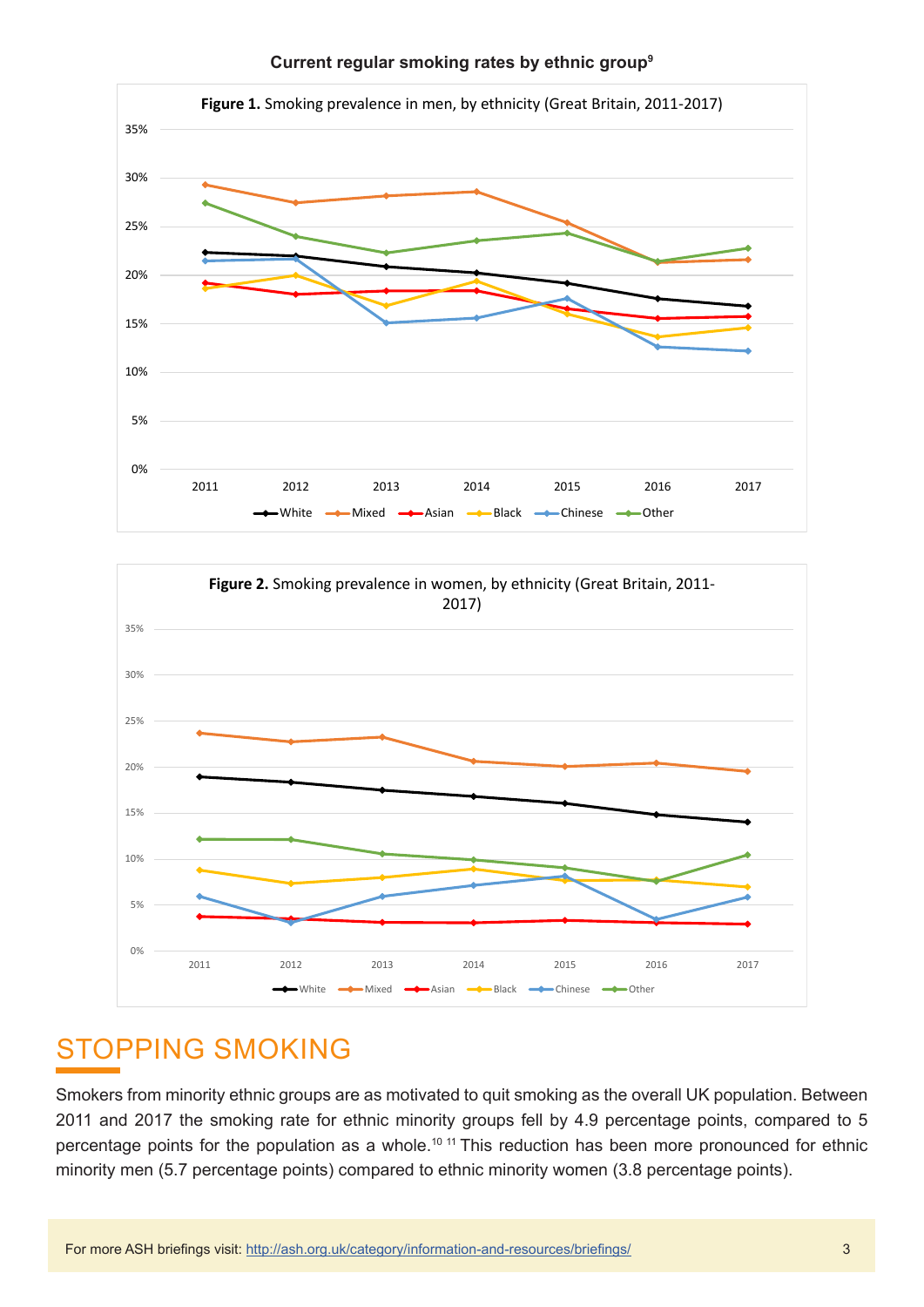# SMOKELESS TOBACCO

#### WHAT IS SMOKELESS TOBACCO?

Smokeless tobacco (SLT) constitutes a wide range of tobacco containing products that are non-combustible but may be chewed, inhaled (sniffed) or placed in the mouth. Only products designed to be chewed or inhaled are legal in the UK (see section on regulation below).

SLT products include tobacco with or without characterising flavours and sweeteners (eg. Mishri and Qiwam), with alkaline modifiers (eg. Khaini, Naswar and Gul) to increase nicotine absorption and addictiveness and tobacco with areca nut and slaked lime (eg. Gutkha, Zarda, Mawa).<sup>12</sup>

Specific types of SLT include:

- Naswar is a smokeless tobacco usually containing powdered tobacco, slaked lime and indigo. It is used by sniffing (nasally) or 'dipping' (placing a pinch under the tongue or in the cheek where it is stored).13 14
- Paan (also known as Betel quid) is commonly used in many Asian communities. It can be prepared in a variety of ways but usually contains sliced areca nut, slaked lime and catechu, wrapped in betel leaf. The resulting quid is then placed in the mouth and sucked or chewed for its psychoactive effects. Paan is itself not a tobacco product, but it is often mixed with tobacco as an auxiliary ingredient.
- Gutkha is a mixture of tobacco and pan masala
- Khaini is dried tobacco and slaked lime
- Zarda is a mixture of tobacco, lime, spices, areca nut and flavourings<sup>15</sup>

South Asian SLT products are largely produced by a fermentation process and may contain *Nicotiana rustica*, a tobacco species containing higher levels of nicotine and carcinogenic tobacco specific nitrosamines (TSNAs). As a result, they often have varying pH levels and include heavy metals which contribute to poor health outcomes.<sup>16 17</sup>

Characterising flavours are also added which increase the attractiveness and palatability of SLT products. The most commonly-found flavours include menthol, eugenol and camphor.

#### WHO USES SMOKELESS TOBACCO?

SLT products are consumed by up to 351 million individuals worldwide. More than two thirds of global consumption is based in South and South East Asia.18 In Great Britain, SLT products are consumed most frequently by ethnic minority groups, predominantly South Asians of Bangladeshi, Indian and Pakistani origin (see Table 2).

| Smokeless tobacco use          | <b>White</b> | <b>South Asian</b> | <b>Black/African/</b><br><b>Caribbean</b> | <b>Other/mixed</b> |
|--------------------------------|--------------|--------------------|-------------------------------------------|--------------------|
| Ever tried                     | 12%          | 23%                | 19%                                       | 20%                |
| Regular use (at least monthly) | 1%           | 7%                 | 5%                                        | 3%                 |
| <sup>I</sup> Never tried       | 86%          | 64%                | 75%                                       | 75%                |

#### **Table 2: GB use of chewed or sucked tobacco products by ethnic group, 2019**

Among the GB South Asian population, adults of Bangladeshi origin are most likely to use smokeless tobacco, with adults of Indian origin least likely to do so (see Table 3).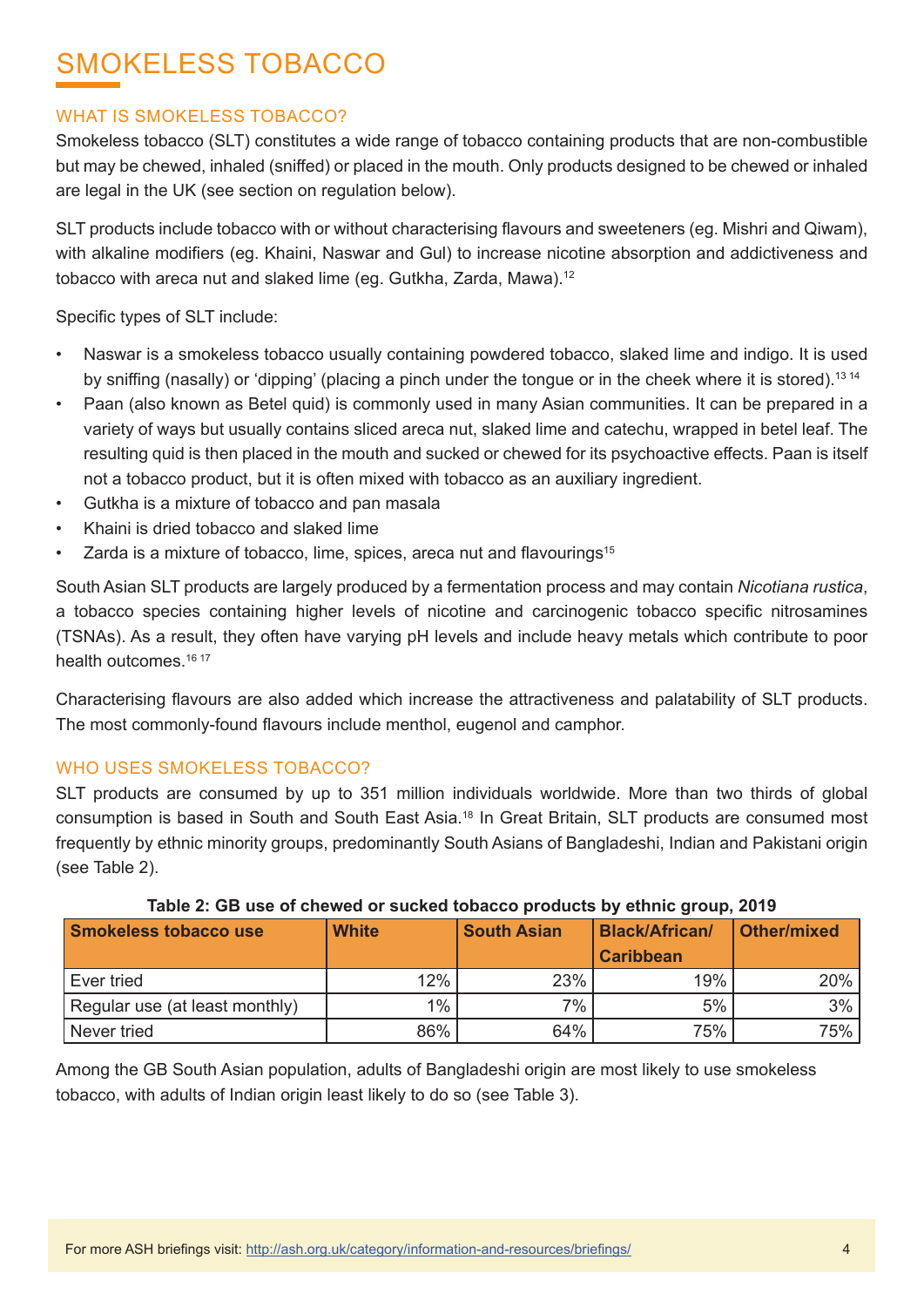| Table 3: GB use of chewed or sucked tobacco products by South Asian ethnic group, 2019 <sup>20</sup> |  |  |
|------------------------------------------------------------------------------------------------------|--|--|
|------------------------------------------------------------------------------------------------------|--|--|

| <b>Smokeless tobacco use</b>                     | <b>Indian</b> | <b>Bangladeshi</b> | <b>Pakistani</b> |
|--------------------------------------------------|---------------|--------------------|------------------|
| Ever tried                                       | 16%           | 29%                | 21%              |
| Regular<br>least l<br>(at<br>use<br>$ $ monthly) | 5%            | 12%                | $0\%$            |
| Never tried                                      | 80%           | 68%                | 69%              |

There are also gender differences in smokeless tobacco use (see Table 4) with men reporting higher 'ever tried' and 'regular use' of SLT.

#### **Table 4: GB use of chewed or sucked tobacco products by gender and ethnic group, 201919 20**

| Smokeless tobacco use | <b>All respondents<sup>19</sup></b> |               | South Asian subsample <sup>20</sup> |               |
|-----------------------|-------------------------------------|---------------|-------------------------------------|---------------|
|                       | <b>Male</b>                         | <b>Female</b> | <b>Male</b>                         | <b>Female</b> |
| Ever tried            | 15%                                 | 11%           | 24%                                 | 18%           |
| Regular use (at least | 2%                                  | 1%            | 7%                                  | 6%            |
| monthly)              |                                     |               |                                     |               |
| Never tried           | 82%                                 | 87%           | 73%                                 | 77%           |

## REGULATION OF SMOKELESS TOBACCO

The UK Tobacco and Related Products Regulations 2016<sup>21</sup> and EU Tobacco Products Directive 2014<sup>22</sup> state that 'no person may produce or supply tobacco for oral use'.

Tobacco for oral use is defined as a tobacco product which is:

(a) intended for oral use, unless it is intended to be inhaled or chewed; and

(b) in powder or particulate form or any combination of these forms, whether presented in a sachet portion or a porous sachet, or in any other way'.

This means that tobacco which is inhaled or chewed is **not** considered to be tobacco for oral use.

The Tobacco and Related Products Regulations (2016) and EU Tobacco Products Directive 2014 are also the source of SLT regulations for tobacco which is inhaled or chewed. These regulations impose fewer requirements on most SLT products than those for combustible tobacco products:

- Regulations require one minimal text warning ('This tobacco product damages your health and is addictive') to be placed on SLT products. Pictorial warnings and plain packaging are not required.
- There are no requirements for placement of fiscal markings (showing UK Duty has been paid) on SLT products.
- There is no minimum purchase requirement size for SLT, meaning that SLT products can be bought in very small quantities.
- While there is a ban on cigarettes and hand rolling tobacco with characterising flavours, this does not extend to SLT products.<sup>23</sup>

As well as having less stringent regulatory requirements, fewer than 50% of SLT products have been found to comply with existing regulations.24 There is also a considerable variation in the degree of compliance among SLT products. Naswar products may be the least compliant and are often sold in unlabelled plastic pouches containing no relevant product information.25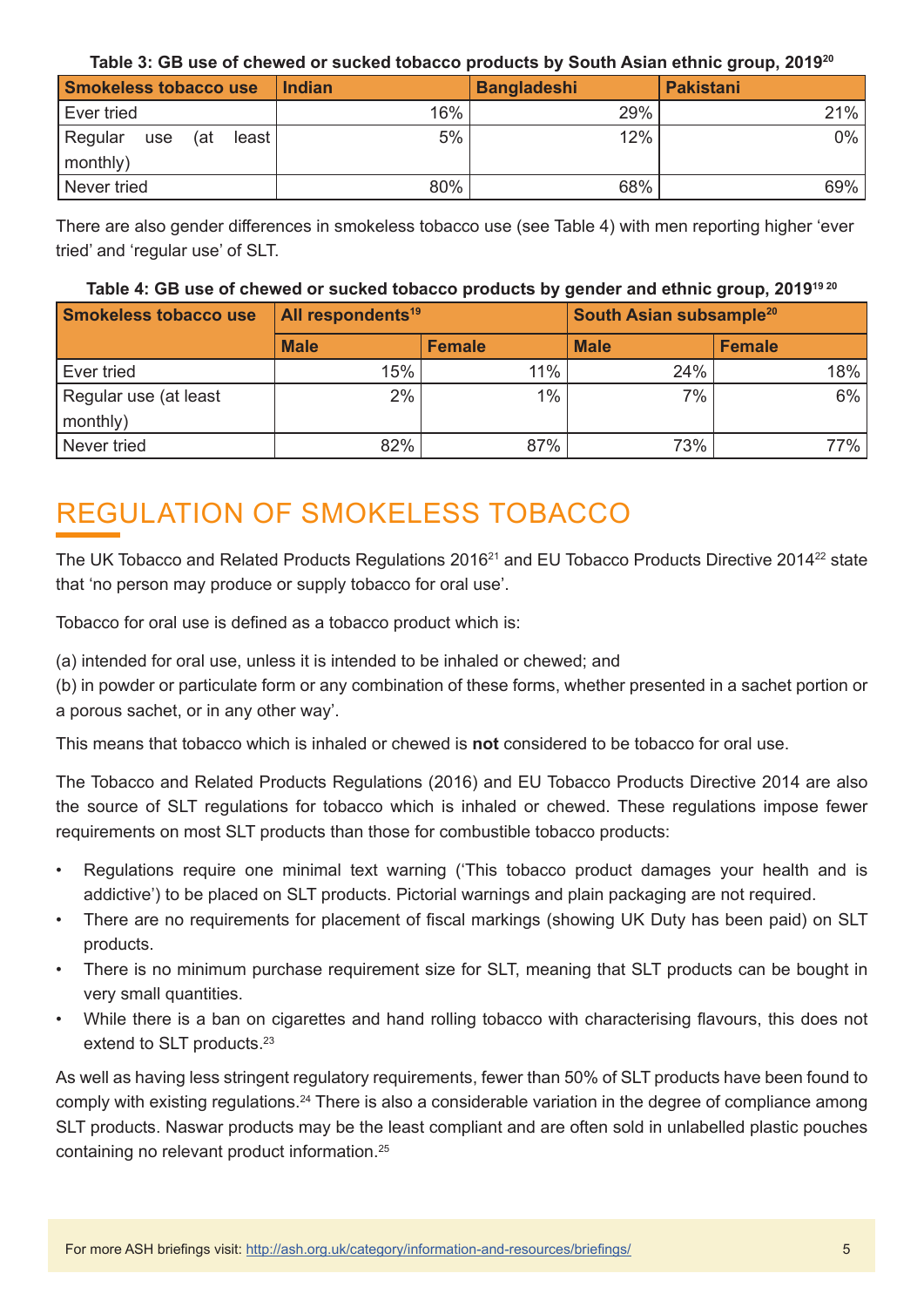Other SLT products may be sold in a variety of packaging designs that are comparable to confectionery products. They may also contain messages that promote the use of tobacco through misleading claims of the product's taste or experience.29 All tobacco producers and suppliers are required to provide a product's ingredients listing to Public Health England; however, no South Asian SLT products are currently listed.26

Oral snuff, marketed in Sweden as snus, is illegal in the UK. Unlike in the UK and the rest of Europe the contents of smokeless tobacco are strictly regulated in Sweden by the Swedish National Food Agency Directive of snus and chewing tobacco (LIVSFS 2012:6) which sets maximum limits for lead, aflatoxins and carcinogens in line with recommendations by the WHO.27

# HEALTH IMPACTS OF SMOKELESS TOBACCO

Any SLT product which contains tobacco is addictive. Given the wide diversity of SLT products, and lack of knowledge about their toxic constituents, it is not possible to generalise about the health risks of SLT products as a category.

However, as smokeless tobacco is not associated with the same risks for lung cancer and respiratory diseases as cigarette smoking, the overall risk is likely to be lower.

Some forms of smokeless tobacco could provide an alternative to cigarettes. For example, Swedish snus, the contents of which are strictly regulated, is much less harmful than smoking.<sup>28</sup> On the other hand, the global evidence on many other SLT products suggests strong associations with oral and pharyngeal cancers, ischaemic heart disease, stroke and adverse perinatal outcomes.<sup>29 30 31 35</sup>

In England, there is a lack of direct evidence identifying the negative health impacts of SLT use. However, data extracted from cancer registries does suggest a significantly higher risk of oral and pharyngeal cancers among South Asian ethnic groups compared to the general population.<sup>32</sup>

As with combustible tobacco, SLT use has also been linked to a range of oral health problems that include tooth staining and wear, periodontal disease, bad breath (halitosis) and tooth loss.<sup>33</sup>

The National Institute for Health and Clinical Excellence (NICE) has published guidance on helping people to stop using smokeless tobacco.<sup>34</sup>

### SHISHA

Shisha, also known as hookah, water pipe, narghile or hubble bubble, have traditionally been used to smoke tobacco in the Middle East. However, there has been a recent global resurgence of waterpipe smoking and in recent years shisha bars have become particularly popular among young people from ethnic minority groups in the United Kingdom.19

Shisha can be used to smoke a number of substances. Whilst they are largely used to smoke tobacco, which may be flavoured with fruits or sugar syrup, herbal mixtures are also commonly used. Although the latter do not contain nicotine, and so are not addictive, smoking herbal shisha is as harmful to health as smoking tobacco shisha, as both involve burning charcoal and inhaling the smoke.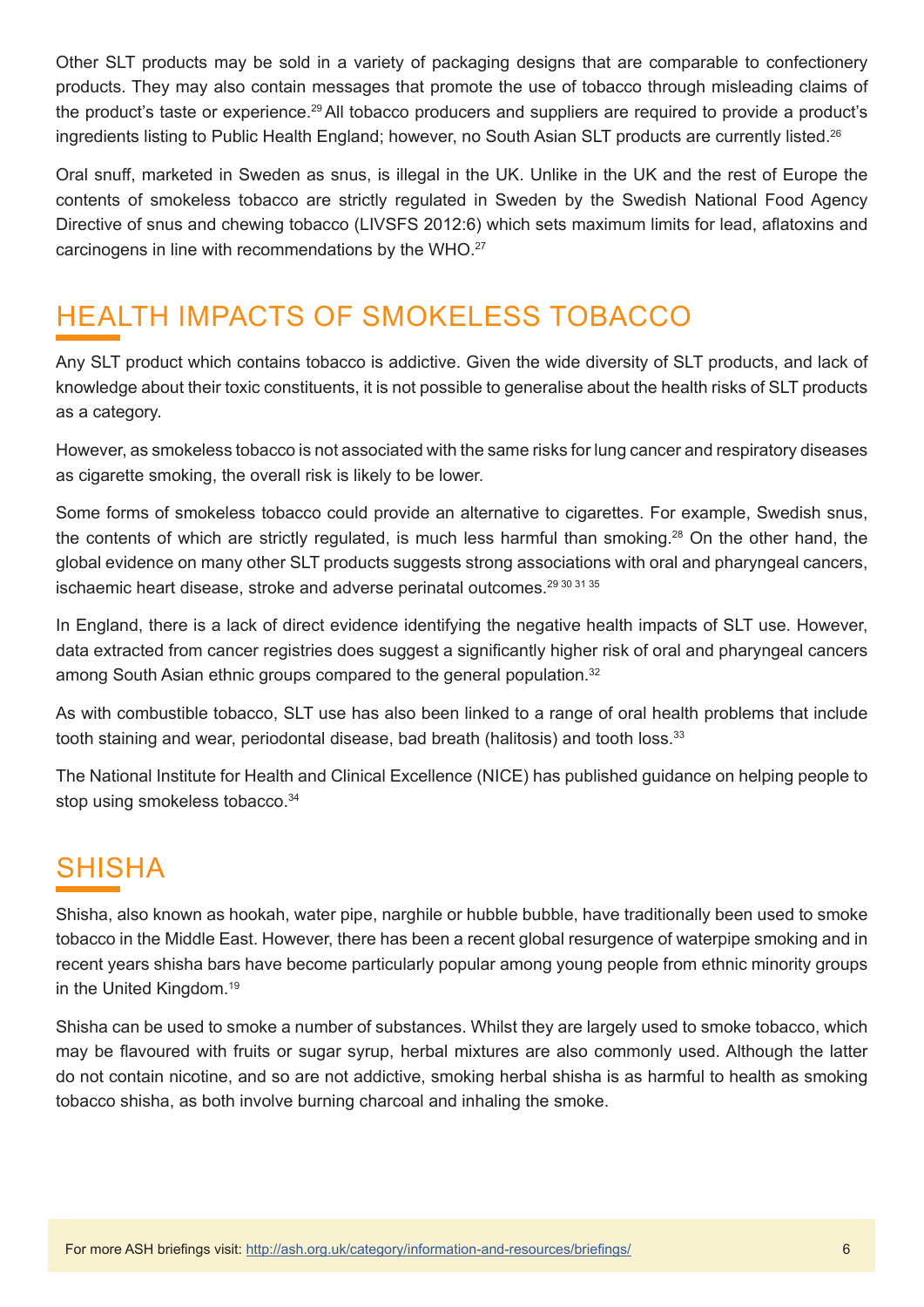# HOW ARE SHISHA PIPES USED?

Shisha generally consist of a head, body, water bowl and a hose. A tobacco mixture is placed on top of the head and this is often covered with perforated aluminium foil. Burning charcoal is placed on top of the foil. On breathing in through the hose, a mixture of the coal and tobacco smoke is drawn down through the body of the apparatus and into the bowl of water. This causes a vacuum in the air space above the water, resulting in smoke passing through the water, producing bubbles (hence the name "hubble bubble"), passing into the hose and finally the mouth of the user. The size of the waterpipe, number of hoses and other features may vary.

## WHO USES SHISHA PIPES?

Shisha use in Great Britain is concentrated among ethnic minorities (see Table 3), particularly in those of South Asian descent and those of other/mixed ethnicity. White people are the least likely ethnic group to have tried shisha, or to use it regularly (once a year or more).

| Shisha use          | <b>White</b> | <b>South Asian</b> | <b>Black/African/</b> | <b>Other/Mixed</b> |
|---------------------|--------------|--------------------|-----------------------|--------------------|
|                     |              |                    | <b>Caribbean</b>      |                    |
| Ever tried          | 10%          | 21%                | 16%                   | 29%                |
| Once a year or more | 2%           | 11%                | 6%                    | 7%                 |
| Less often          | 9%           | 11%                | 10%                   | 22%                |
| Never tried         | 77%          | 58%                | 64%                   | 57%                |

#### **Table 3: GB use of shisha pipe by ethnicity, 2019<sup>19</sup>**

Shisha use appears to be steadily declining from its high point in 2015 when 13% of people had ever tried shisha to 11% of people reporting having ever tried shisha in 2019.<sup>19</sup>

As with other non-smoked tobacco products, use of shisha is more heavily concentrated among smokers than among never smokers or ex-smokers (see Table 4).

#### **Table 4: GB use of shisha pipe by smoking status, 2019<sup>19</sup>**

| Shisha use          | Never smoker | <b>Ex-smoker</b> | <b>Smoker</b> |
|---------------------|--------------|------------------|---------------|
| Ever tried          | 8%           | 12%              | 22%           |
| Once a year or more | 1%           | 2%               | $5\%$         |
| Less often          | 7%           | 10%              | 17%           |
| Never tried         | 78%          | 77%              | 63%           |

## THE HEALTH IMPACT OF SHISHA

The most common belief among shisha users, across all regions of the world, is that shisha smoking is less harmful and less addictive than cigarette smoking.<sup>35 36</sup> Users often report the belief that the water, which the smoke passes through before it is inhaled, "filters out" the harmful substances in the smoke.<sup>37</sup>

Although shisha smoking has not yet been as extensively researched as cigarette smoking, the existing research suggests that it is associated with many of the same risks as cigarette smoking and may incur some unique health risks too. A review of the literature found that shisha smoking consistently produces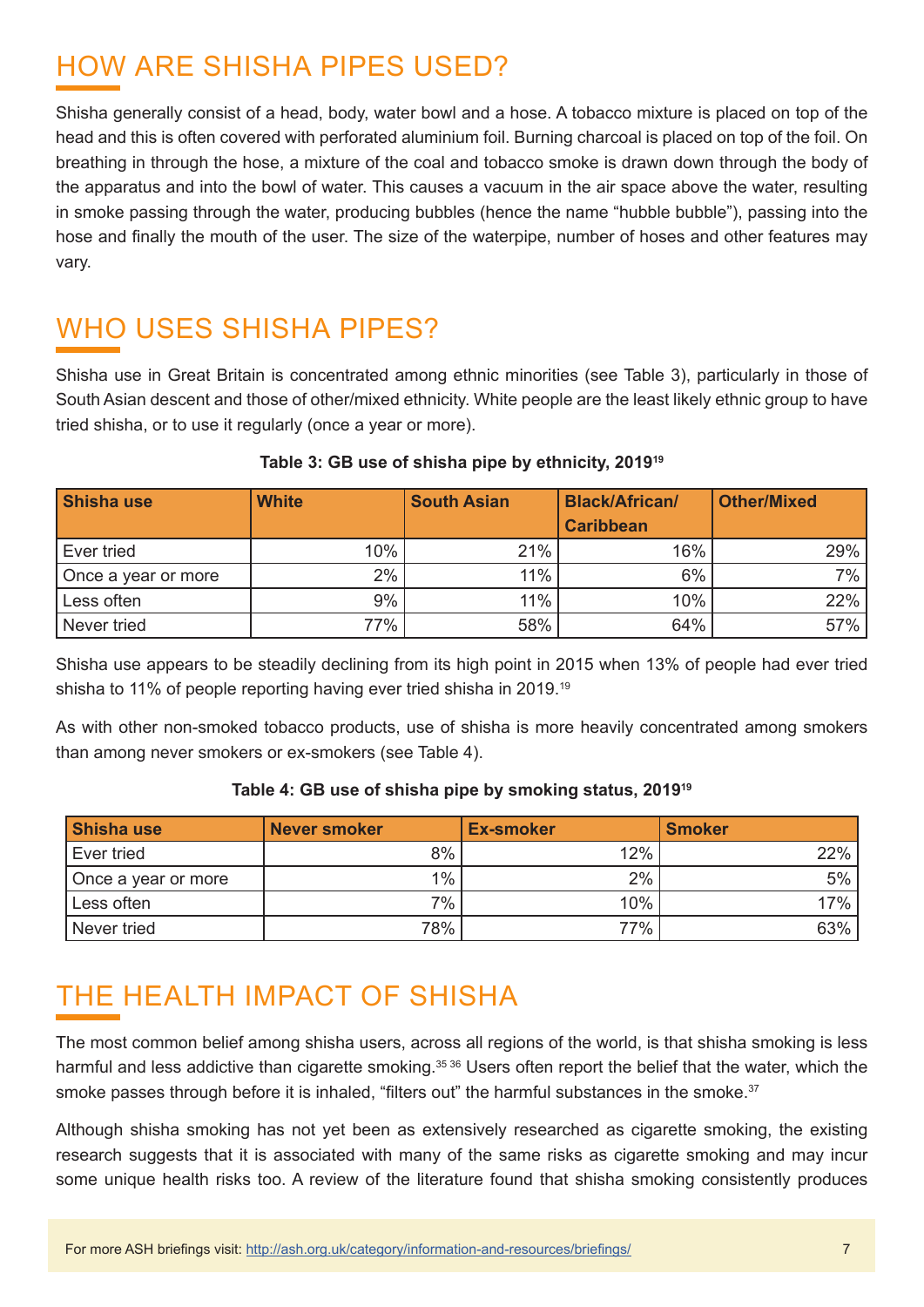significant levels of noxious chemicals, including "tar", nicotine, carbon monoxide (CO), nitric oxide and various carcinogens (cancer-causing chemicals), in amounts comparable to cigarette smoking.<sup>38 54</sup>

# SHORT TERM HEALTH EFFECTS

After 45 minutes of tobacco or herbal shisha use, expired air CO, plasma nicotine and heart rate are substantially increased<sup>39</sup> and these levels are equal to, or higher than exposure when smoking cigarettes. There have also been reports of CO poisoning from waterpipe use, leading to headaches, dizziness and nausea,40 41 a phenomenon which is largely unseen in the cigarette smoking literature.

### LONGER TERM HEALTH EFFECTS

A systematic review of the literature on the health risks of shisha smoking found that shisha smoking more than doubled the risk of lung cancer, respiratory illness, low birthweight and gum disease.42 A recent literature review on the harmful effects of shisha smoking also found that those who smoke shisha are significantly more likely to have disorders associated with metabolic syndrome (a combination of high blood pressure, diabetes and obesity).38

### SECONDHAND SMOKE FROM SHISHA

Secondhand smoke from shisha is a mixture of smoke exhaled by the smoker, plus smoke from the fuel used to heat the pipe. It therefore poses a serious risk to the health of non-smokers. One study of machine-smoked waterpipes found that compared with cigarette smoking, shisha smoke contained five times the number of ultrafine particles, four times the carcinogenic polyaromatic hydrocarbons and volatile aldehydes and 35 times the CO. These are all toxic or carcinogenic substances.<sup>43</sup>

#### HEALTH IMPACT OF TOBACCO USE AMONG ETHNIC MINORITIES

Ethnic minorities living in Britain are at higher risk of a number of smoking related diseases than white Britons. Those already more susceptible to these diseases further increase their chances of ill health if they smoke.<sup>44</sup>

Guidance by the National Institute for Health and Clinical Excellence noted that reducing smoking prevalence among some ethnic minority groups would reduce health inequalities more than any other measure.<sup>45</sup>

## **STROKF**

Smoking is a major risk factor for stroke. Ethnic minorities in Great Britain are generally at a higher risk of stroke than white Britons. For example:

- Black people are almost twice as likely to have a stroke than white people.<sup>46</sup>
- On average, people of black African, black Caribbean and South Asian descent in the UK have strokes earlier on in their lives.<sup>47</sup>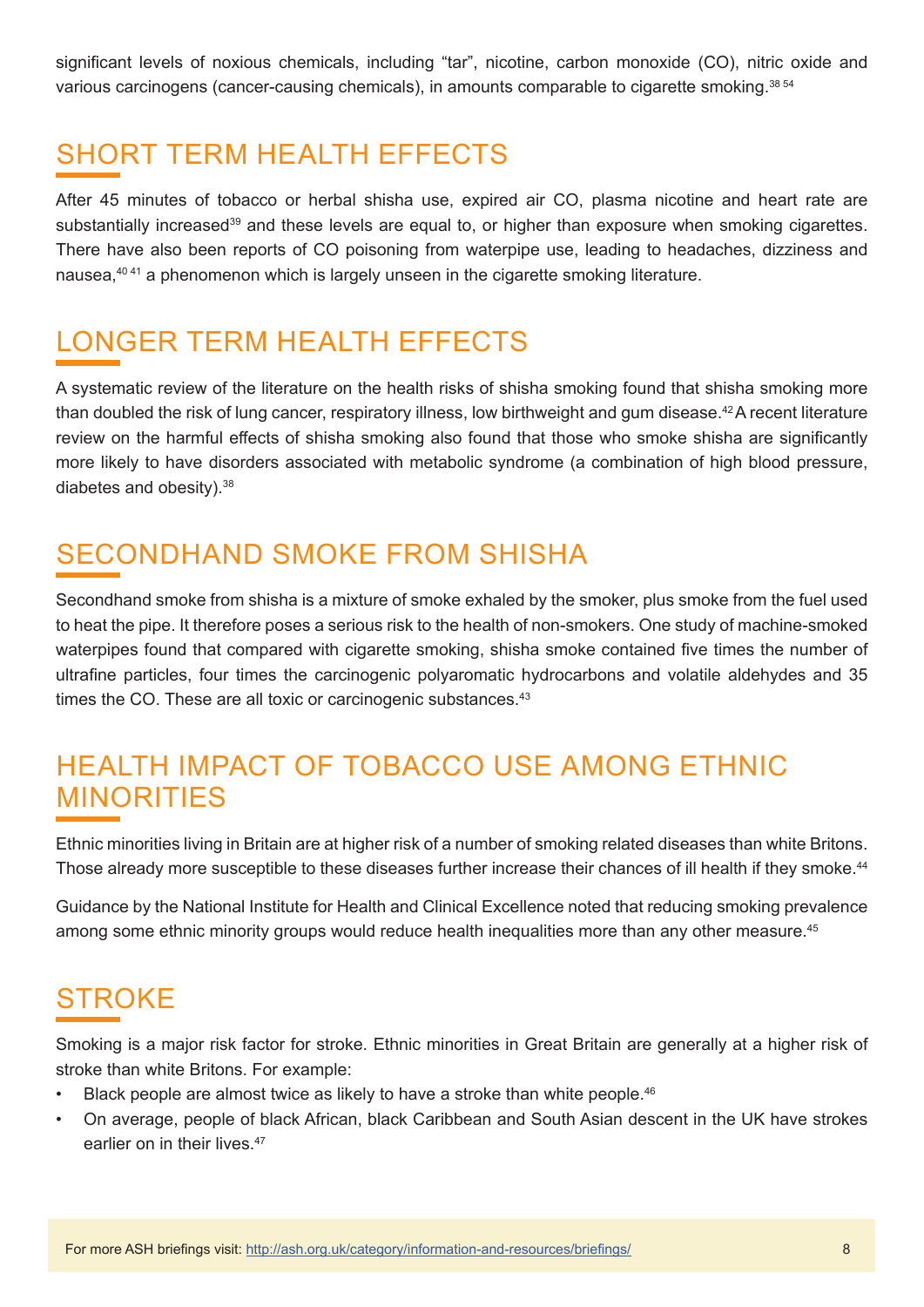### DIABETES

There is a growing body of evidence to suggest that smoking is an independent risk factor for diabetes as smoking has been identified as a risk factor for insulin resistance, a precursor for diabetes.<sup>48</sup>

According to the Health Survey for England 2004, doctor-diagnosed diabetes is almost four times as prevalent in Bangladeshi men, and nearly three times as prevalent in Pakistani and Indian men compared with men in the general population.

Diabetes is more than five times as common among Pakistani women, at least three times as common in Bangladeshi and Black Caribbean women, and two-and-a-half times as common in Indian women, compared with women in the general population.<sup>49</sup>

Compared to non-smokers with diabetes, people with diabetes who smoke have twice the risk of premature death. Furthermore, the risk of complications associated with tobacco use and diabetes in combination is nearly 14 times higher than the risk of either smoking or diabetes alone.<sup>50</sup>

For further information about smoking and diabetes see ASH fact sheet: *[Smoking and Diabetes](https://ash.org.uk/download/smoking-and-diabetes/)*.

## **CANCER**

While the evidence suggests that ethnic minorities in England experience lower rates of cancer than white people, including for lung cancer in general, ethnic minorities experience some cancers more frequently than white people.<sup>51</sup> For example, cancer of the mouth is significantly more likely for Asian females aged 65 years and over.<sup>52</sup>

The risk of all tobacco-related diseases decreases after the cessation of tobacco use. Lung cancer risk decreases to about 50% of that of a smoker 10 years after quitting, and the risk of cancers of the mouth, throat, oesophagus, bladder, cervix, and pancreas also decrease.<sup>53</sup>

For further information about smoking and cancer see ASH fact sheet: *[Smoking and Cancer](https://ash.org.uk/download/04-smoking-and-cancer/)*.

### REFERENCES

References last checked 9 August 2019

- *1. [Adult smoking habits in the UK: 2018](https://www.ons.gov.uk/peoplepopulationandcommunity/healthandsocialcare/healthandlifeexpectancies/bulletins/adultsmokinghabitsingreatbritain/2018#health-consequences-of-cigarette-smoking)*, ONS, 2019
- *2. [2011 Census](https://www.ons.gov.uk/census/2011census)*, ONS
- 3. Office for National Statistics. *[Ethnicity in England and Wales](https://www.ons.gov.uk/peoplepopulationandcommunity/culturalidentity/ethnicity/articles/ethnicityandnationalidentityinenglandandwales/2012-12-11)*. 2011 [Accessed on: 26/06/19]
- 4. Global Health Observatory data repository, *[Prevalence of current tobacco use by country](http://apps.who.int/gho/data/view.main.GSWCAH20v)*, World Health Organisation 2016
- 5. ONS *[Population of the UK by nationality and country of birth](https://migrationobservatory.ox.ac.uk/resources/briefings/migrants-in-the-uk-an-overview/)*, table 1.3
- 6. Office for National Statistics, *[Adult smoking habits in the UK: 2017](https://www.ons.gov.uk/peoplepopulationandcommunity/healthandsocialcare/healthandlifeexpectancies/bulletins/adultsmokinghabitsingreatbritain/2017)*. 3 July 2018
- 7. NHS Digital. *[Statistics on smoking England, 2018](https://digital.nhs.uk/data-and-information/publications/statistical/statistics-on-smoking/statistics-on-smoking-england-2018/part-3-smoking-patterns-in-adults)*
- 8. Public Health England. *Tobacco Profiles*. Publication Date 4th September 2018
- *9. [Ethnicity Facts and Figures, Adult Smokers](https://www.ethnicity-facts-figures.service.gov.uk/health/preventing-illness/adult-smokers/latest)*
- 10. NHS Digital. *[Statistics on Smoking, England 2013](https://digital.nhs.uk/data-and-information/publications/statistical/statistics-on-smoking/statistics-on-smoking-england-2013)*
- 11. ONS. *[Adult smoking habits in the UK: 2017](https://www.ons.gov.uk/peoplepopulationandcommunity/healthandsocialcare/healthandlifeexpectancies/bulletins/adultsmokinghabitsingreatbritain/2017)*
- 12. Hatsukami D, Zeller M, Gupta P, Parascandola M, Asma S. *Smokeless tobacco and public health: a global perspective*. 2014.
- 13. Asma S, Backinger C, Blatt B, et al. *Smokeless tobacco fact sheets*, 2002, Third International Conference on Smokeless Tobacco Stockholm, Sweden
- 14. Ahlbom A, Asma S, Bhisey RA, et al. *Smokeless Tobacco and Some Tobacco-Specific N-Nitrosamines*, 2007 IARC Monographs on Evaluation of Carcinogenic Risks to Humans 89
- 15. Millward, D; Karlsen, S. *[Tobacco use among minority ethnic populations and cessation](https://raceequalityfoundation.org.uk/wp-content/uploads/2018/03/health-brief22_0.pdf)*. London, United Kingdom: Race Equality Foundation. 2011 May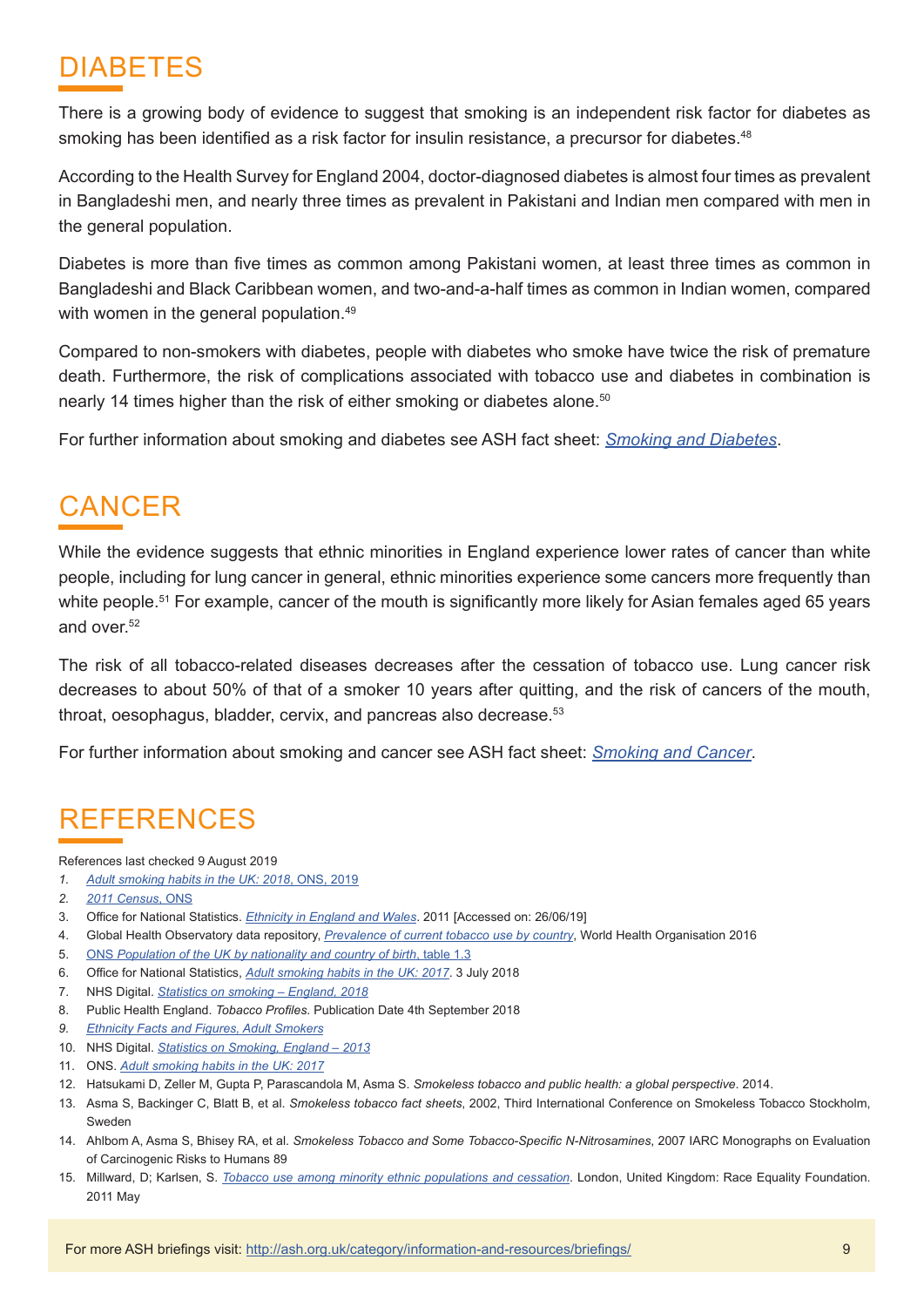- 16. Stanfill SB, Croucher RE, Gupta PC, Lisko JG, Lawler TS, Kuklenyik P, et al. *Chemical characterization of smokeless tobacco products from South Asia: Nicotine, unprotonated nicotine, tobacco-specific N′-Nitrosamines, and flavor compounds*. Food and Chemical Toxicology. 2018;118:626- 34.
- 17. Stanfill SB, Connolly GN, Zhang L, Jia LT, Henningfield JE, Richter P, et al. *Global surveillance of oral tobacco products: total nicotine, unionised nicotine and tobacco-specific N-nitrosamines*. Tobacco control. 2011;20(3):e2-e.
- 18. Sinha DN, Agarwal N, Gupta P. *Prevalence of smokeless tobacco use and number of users in 121 countries*. Br J Med Med Res. 2015;9(6):1-155.
- 19. Main GB sample: All figures, unless otherwise stated, are from YouGov Plc. Total sample size was 12393 adults. Fieldwork was undertaken between 12th February to 10th March. The survey was carried out online. The figures have been weighted and are representative of GB adults (aged 18+).
- 20. SA sample: All figures, unless otherwise stated, are from YouGov Plc. Total sample size was 500 adults. Fieldwork was undertaken between 14th February to 9th March. The survey was carried out online. The figures have been weighted and are representative of South Asian GB adults (aged 18+).
- *21. [The Tobacco and Related Products Regulations 2016](http://www.legislation.gov.uk/uksi/2016/507/contents/made)*
- 22. [DIRECTIVE 2014/40/EU OF THE EUROPEAN PARLIAMENT AND OF THE COUNCIL](https://eur-lex.europa.eu/legal-content/EN/TXT/?uri=OJ%3AJOL_2014_127_R_0001)
- *23. [The Tobacco and Related Products Regulations 2016.](http://www.legislation.gov.uk/uksi/2016/507/contents/made)*
- 24. Longman J, Pritchard C, McNeill A, Csikar J, Croucher R. *Accessibility of chewing tobacco products in England*. Journal of Public Health. 2010;32(3):372-8.
- 25. Siddiqui F, McNeill A, McCambridge J, Kanaan M, Parrot S, Sheikh A, et al. *Smokeless tobacco control in the UK: a supply chain analysis to inform policy*. 2018
- 26. [List of tobacco and related products notified under SI 2016/507](https://www.gov.uk/government/publications/notification-of-tobacco-or-herbal-products-for-smoking)
- 27. [WHO TobReg: Report on the scientific basis of tobacco product regulation: 6th report of a WHO study group WHO Technical report series, n.](https://www.who.int/tobacco/publications/prod_regulation/trs1001/en/) [1001](https://www.who.int/tobacco/publications/prod_regulation/trs1001/en/)
- 28. [Scientific Committee on Emerging and Newly Identified Health Risks, SCENIHR,](http://ec.europa.eu/health/ph_risk/committees/04_scenihr/docs/scenihr_o_013.pdf) *Health Effects of Smokeless Tobacco Products*
- 29. Asthana S, Labani S, Kailash U, Sinha DN, Mehrotra R. *Association of smokeless tobacco use and oral cancer: A systematic global review and meta-analysis*. Nicotine & Tobacco Research. 2018;1:10.
- 30. Boffetta P, Straif K. *Use of smokeless tobacco and risk of myocardial infarction and stroke: systematic review with meta-analysis*. BMJ. 2009;339:b3060.
- 31. Siddiqi K, Shah S, Abbas SM, Vidyasagaran A, Jawad M, Dogar O, et al. *Global burden of disease due to smokeless tobacco consumption in adults: analysis of data from 113 countries*. BMC medicine. 2015;13(1):194.
- 32. Moles D, Fedele S, Speight P, Porter S, dos Santos Silva I. *Oral and pharyngeal cancer in South Asians and non-South Asians in relation to socioeconomic deprivation in South East England*. British journal of cancer. 2008;98(3):633.
- *33. Tobacco and Oral health-ASH research report*. Action on Smoking and Health; September 2016.
- 34. NICE. *[Smokeless tobacco: South Asian communities: Public health guideline \[PH39\].](https://www.nice.org.uk/guidance/ph39)* September 2012
- 35. Jawad M, McEwan A, McNeill A, Shahab L. *To what extent should waterpipe tobacco smoking become a public health priority?* Addiction 2013 doi: 10.1111/add.12265. 11
- 36. Jawad M, Jawad J, Mehdi A, et al. *A qualitative analysis among regular waterpipe tobacco smokers in London universities*. Int J Tuber Lung Dis. 2013;17(10):1364-1369
- 37. Khaled Aljarrah, Zaid Q Ababneh & Wael K Al-Delaimy, *Perceptions of hookah smoking harmfulness: predictors and characteristics among current hookah users*, Tobacco Induced Diseases, volume 5, Article number: 16 (2009)
- 38. Aslam MH, et al. *Harmful effects of shisha: literature review*. BMC Public Health. 2014; 7: 16. dio 10. 1186/1755-7682-7-16
- 39. Blank M, Cobb CO, Kilgalen B, et al. *Acute effects of waterpipe tobacco smoking: a double-blind, placebocontrol study*. Drug and Alcohol Dependence 2011:116(1):102-9
- 40. Arziman I, Acar YA, Yildirim AO, et al. *Five cases of carbon monoxide poisoning due to narghile (shisha)*. Hong Kong Journal of Emergency Medicine 2011:18:254-7
- 41. Clarke SFJ, Stephens C, Farhan M, et al. *Multiple patients with carbon monoxide toxicity from water-pipe smoking*. Prehospital and Disaster Medicine 2012;27(6):612-4
- 42. Akl EA, Gaddam S, Gunukula SK, et al. *The effects of waterpipe tobacco smoking on health outcomes: a systematic review*. Int J Epidem. 2010;39:834-57
- 43. Daher N, et al. *Comparison of carcinogen, carbon monoxide, and ultrafine particle emissions fom narghile, waterpipe and cigarette smoking: Sidestream smoke measurements and assessment of second-hand smoke emission factors*. PMC. 2010; 44 (1): 8 - 14
- 44. Shah RS, Cole JW. *Smoking and stroke: the more you smoke the more you stroke*. Expert review of cardiovascular therapy. 2010 Jul 1;8(7):917- 32.
- 45. National Institute for Health and Clinical Excellence (NICE) *[Stop smoking interventions and services \(NG92\). NICE Guidelines](https://www.nice.org.uk/guidance/ng92/resources/stop-smoking-interventions-and-services-pdf-1837751801029)*. 28 March 2018. Public Health England
- 46. Wang Y, Rudd AG, Wolfe CD (2013). *Age and ethnic disparities in incidence of stroke over time: the South London Stroke Register*. Stroke 44:3298-3304
- 47. Giosue Gulli et al, *[Differences in the distribution of stroke subtypes in a UK black stroke population final results from the South London Ethnicity](https://bmcmedicine.biomedcentral.com/articles/10.1186/s12916-016-0618-2) [and Stroke Study](https://bmcmedicine.biomedcentral.com/articles/10.1186/s12916-016-0618-2)*, BMC Medicine volume 14, Article number: 77 (2016)
- 48. Ko, G; Cockram, C. *Cause as well as effect: smoking and diabetes*. Diabetes Voice: smoking and diabetes special issue 2005; 50:19-22
- 49. NHS Digital, *[Health Survey for England 2004: Health of ethnic minorities, Headline results](https://digital.nhs.uk/data-and-information/publications/statistical/health-survey-for-england/health-survey-for-england-2004-health-of-ethnic-minorities-headline-results)*. 21 April 2016
- 50. Haire-Joshu D & Thomas J. *Gambling with addiction: Dangerous beliefs about smoking and diabetes*. Diabetes Voice: smoking and diabetes special issue 2005; 50:15-18